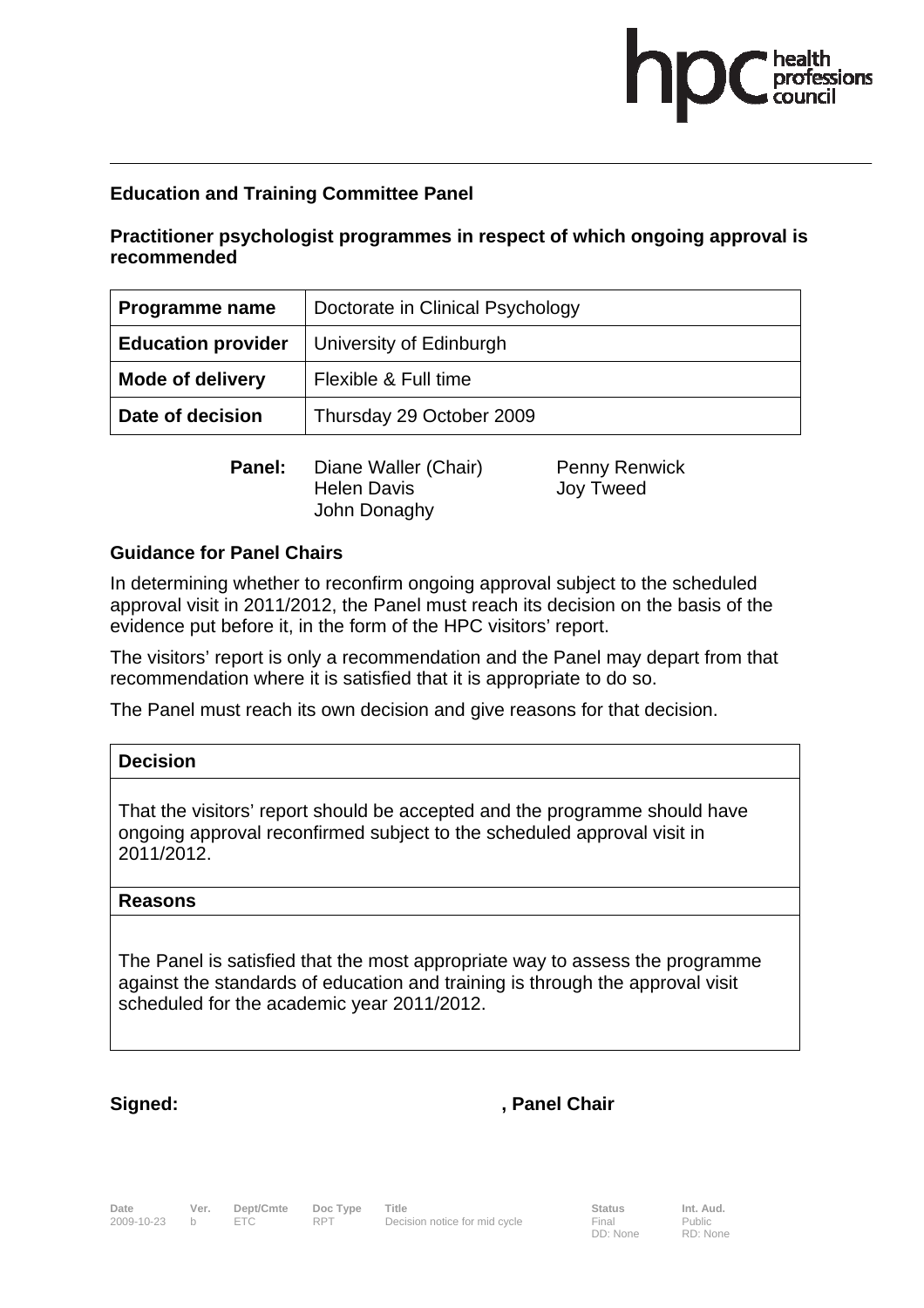# **Education and Training Committee Panel**

**Practitioner psychologist programmes in respect of which ongoing approval is recommended** 

| Programme name            | Doctorate in Applied Educational Psychology |  |
|---------------------------|---------------------------------------------|--|
| <b>Education provider</b> | <b>Newcastle University</b>                 |  |
| <b>Mode of delivery</b>   | Full time                                   |  |
| Date of decision          | Thursday 29 October 2009                    |  |

**Panel:** Diane Waller (Chair) Penny Renwick Helen Davis Joy Tweed John Donaghy

### **Guidance for Panel Chairs**

In determining whether to reconfirm ongoing approval subject to the scheduled approval visit in 2011/2012, the Panel must reach its decision on the basis of the evidence put before it, in the form of the HPC visitors' report.

The visitors' report is only a recommendation and the Panel may depart from that recommendation where it is satisfied that it is appropriate to do so.

The Panel must reach its own decision and give reasons for that decision.

| <b>Decision</b>                                                                                                                                       |
|-------------------------------------------------------------------------------------------------------------------------------------------------------|
| That the visitors' report should be accepted and the programme should have<br>ongoing approval reconfirmed subject to the scheduled approval visit in |

**Reasons** 

2011/2012.

The Panel is satisfied that the most appropriate way to assess the programme against the standards of education and training is through the approval visit scheduled for the academic year 2011/2012.

## Signed: **Signed:** , Panel Chair

**Date Ver. Dept/Cmte Doc Type Title Community Communist Status Int. Aud.**<br>1909-10-23 b ETC RPT Decision notice for mid cycle Final Public Decision notice for mid cycle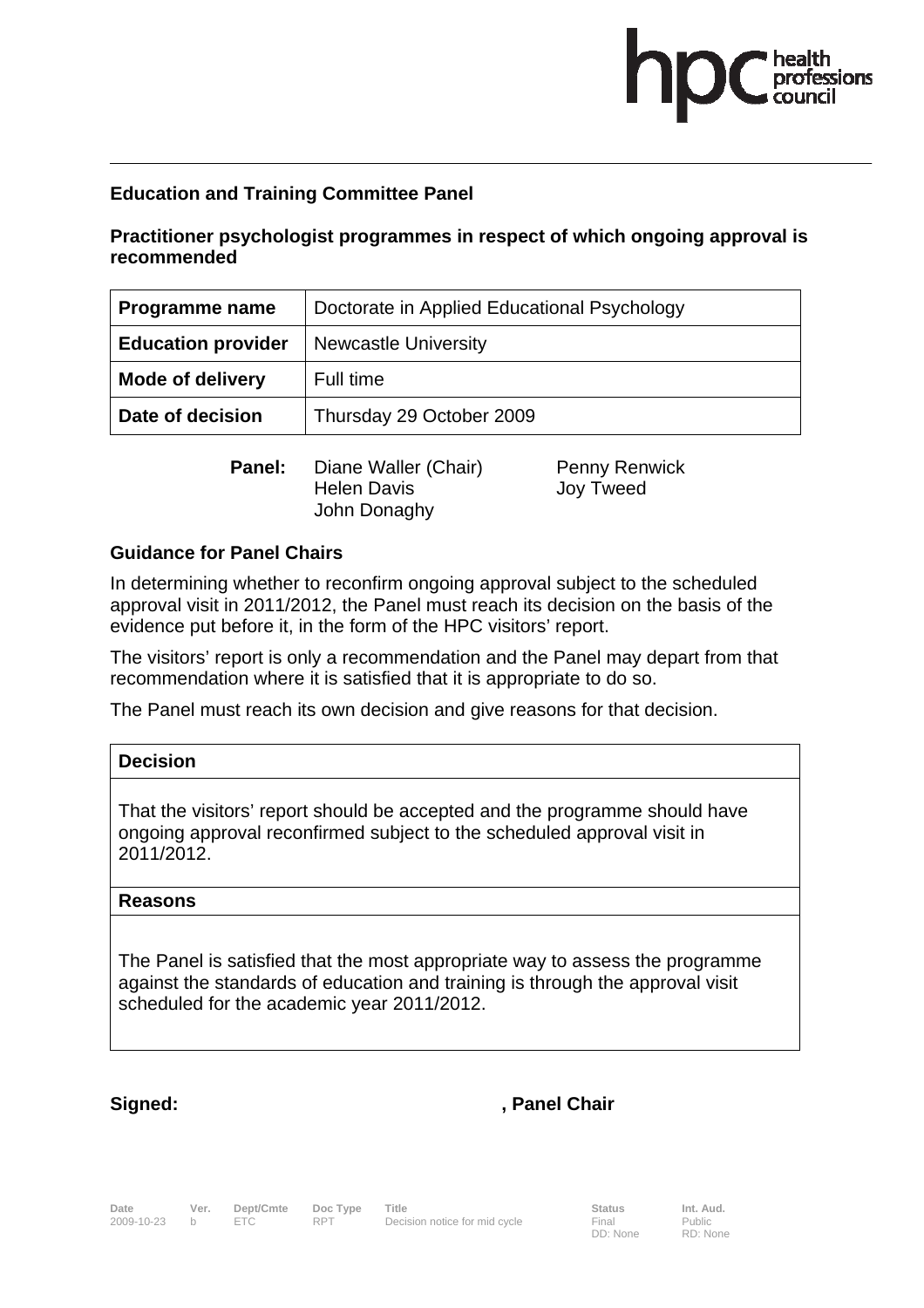# **Education and Training Committee Panel**

**Practitioner psychologist programmes in respect of which ongoing approval is recommended** 

| Programme name            | Doctorate in Applied Educational Psychology |  |
|---------------------------|---------------------------------------------|--|
| <b>Education provider</b> | University of Nottingham                    |  |
| <b>Mode of delivery</b>   | Full time                                   |  |
| Date of decision          | Thursday 29 October 2009                    |  |

**Panel:** Diane Waller (Chair) Penny Renwick Helen Davis Joy Tweed John Donaghy

### **Guidance for Panel Chairs**

In determining whether to reconfirm ongoing approval subject to the scheduled approval visit in 2011/2012, the Panel must reach its decision on the basis of the evidence put before it, in the form of the HPC visitors' report.

The visitors' report is only a recommendation and the Panel may depart from that recommendation where it is satisfied that it is appropriate to do so.

The Panel must reach its own decision and give reasons for that decision.

| <b>Decision</b>                                                                                                                                       |
|-------------------------------------------------------------------------------------------------------------------------------------------------------|
| That the visitors' report should be accepted and the programme should have<br>ongoing approval reconfirmed subject to the scheduled approval visit in |

**Reasons** 

2011/2012.

The Panel is satisfied that the most appropriate way to assess the programme against the standards of education and training is through the approval visit scheduled for the academic year 2011/2012.

## Signed: **Signed:** , Panel Chair

DD: None